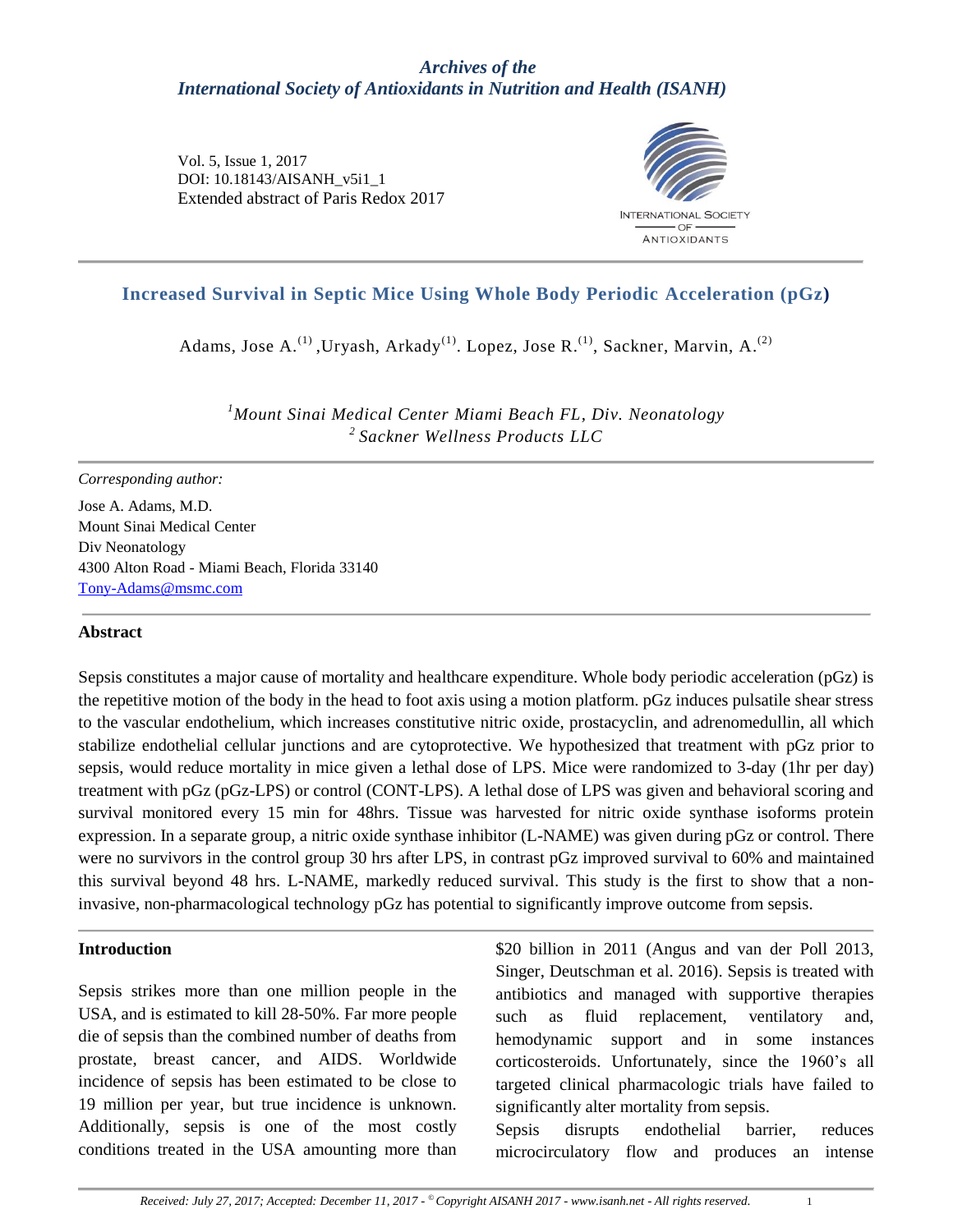inflammatory and oxidative stress response which challenges targeted therapies. Lipopolysaccharide (LPS) injected in animals mimics sepsis allows study of endothelial barrier dysfunction and intense inflammatory and oxidative stress responses.

Increased endothelial nitric oxide (eNO), prostacyclin, sirtuitin 1 (SIRT1) and adrenomedullin, all stabilize endothelial cellular junctions and are antiinflammatory, and antioxidants decrease reactive oxygen species (ROS) burden. The latter mediators are increased by pulsatile shear stress to the vascular endothelium.



*Figure 1. Panel A. Linear Motion platform (Scilogex SKL-480, Scilogex, Rocky Hill, CT) which can perform pGz in small animal models. Un-sedated animals are placed in the rodent holder. Sinusoidal head to foot (Z-plane) motion is imparted to produce pulsatile shear stress. Panel B. Exer-Rest® (NIMS, Miami Florida) motion platform used to impart whole body period acceleration in human subjects.*

Whole body periodic acceleration (pGz) is the sinusoidal motion of the body in a headward footward direction (similar to a mother moving a baby carriage back and forth) pGz is non-invasive means produced by a motion platform to add pulses to the circulation (*Figure 1*) Such pulses increase shear stress to the vascular endothelium. pGz increases eNO in heart and isolated vessels, and increases production of prostacyclin, SIRT1 and adrenomedullin as well as upregulation of antioxidants. Additionally, pGz is cardioprotective when administered to animal models of focal or whole body ischemia reperfusion injury. (Adams, Bassuk et al. 2005, Uryash, Wu et al. 2009, Uryash, Bassuk et al. 2015)

We hypothesized that treatment with this non-invasive technology prior to sepsis, would reduce mortality in mice given a lethal dose of LPS.

## **Materials and Methods**

## *Periodic Acceleration*

Adult mice (C57BL6, Jackson Laboratory, Bar Harbor, ME) (n=36) where randomized to receive pGz prior to LPS administration (pGz-LPS, n=18) or control LPS treated (CONT-LPS, n=18). pGz was

performed by placing conscious mice into a mice holder (Kent Scientific, Connecticut, USA) and the holder placed on a motion platform (Figure 1) which moves mice at a frequency of 480 cycles/min, acceleration of  $\pm$  3.0mt<sup>2</sup>/sec, for 1 hour daily for 3 consecutive days. CONT-LPS mice were also placed in the mouse holder but not on the motion platform. On the third day of pGz, LPS was administered intraperitoneally (IP). A separate group (n=10) served as Sham.

#### *LPS model and Behavioral Scoring*

Lipopolysaccharide (E.Coli O111B4, Sigma-Aldrich, St Louis, MO) a dose of 40mg/kg, lethal dose, was injected I.P. The animals where placed in their original housing, water and food provided for ad libitum consumption. A video recorder was used to record the entire period after LPS administration. A robust behavioral scoring system used to evaluate sepsis severity in mice was utilized. The Behavioral Scoring Criteria uses 8 categories with a 4-point scale per category (Shrum, Anantha et al. 2014). Lower scores are normal, and a maximum score of 32 is moribund. Behavioral scoring was performed in each mouse at 15 min intervals until death or survival and discontinued 48 hr after LPS.

To determine whether or not the effects of pGz are in part nitric oxide (NO) dependent, in a separate group of mice (n=18 per group) a nonspecific nitric oxide synthase inhibitor NG-nitro-L-arginine methyl ester (L-NAME, 100mg/kg/day) was administered to both CONT- LPS and pGz-LPS treated animals, for 7 days in drinking water prior to LPS administration.

## *Protein Analysis*

In a separate group of animals  $(n=10$  per group) analysis of nitric oxide synthases protein expression in myocardium was carried out using Western Blot. Animals were sacrificed at 90 and 360 min after LPS and hearts excised and processed to extract Nitric Oxide Synthases (NOS). Protein extraction was performed as previously described (Uryash, Bassuk et al. 2015). The primary antibodies used included eNOS, p-eNOS<sup> (Ser1177).)</sup>, iNOS and nNOS (Santa Cruz Biotechnology, Inc. Santa Cruz, CA.) Individual Protein loading control used was Glyceraldehyde-3 phosphatedehydrogenase (GAPDH) Blots were visualized by Enhanced Chemifluorescence (ECF)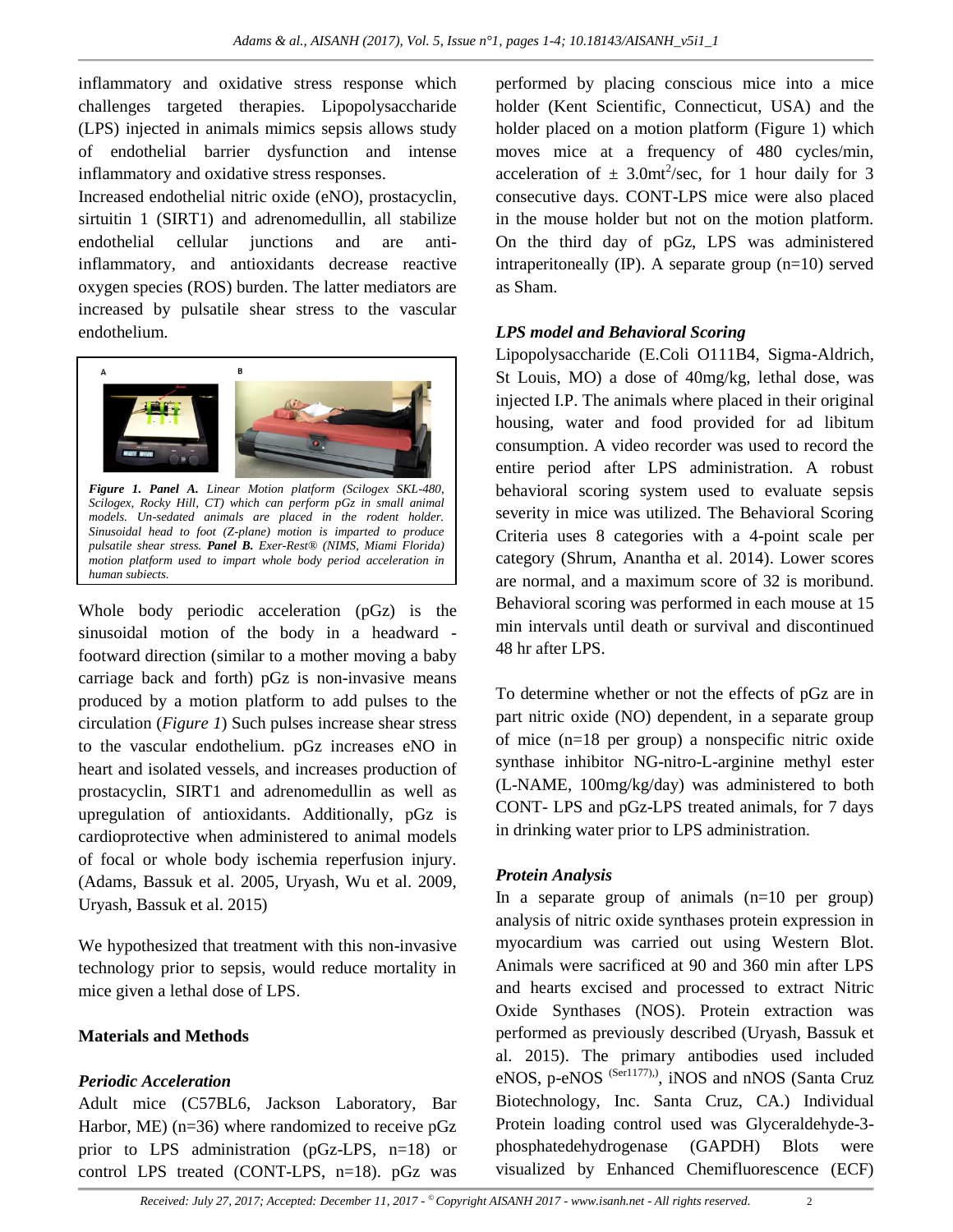(GE Healthcare Bio-Sciences Corporation, Piscataway, NJ) on Storm 860 Imaging System (GE Healthcare Bio-Sciences Corporation, Piscataway, NJ). Fluorescent signal intensities and protein levels were quantified using ImageQuant software (GE Healthcare Bio-Sciences Corporation, Piscataway, NJ). The study protocol was approved by Mount Sinai Medical Center Animal Use and Care Committee.

#### **Results and Discussion**

Behavioral scoring showed a significant difference early in the course of sepsis (8 hr after LPS) between CONT-LPS and pGz-LPS groups. These early differences were associated with significant survival in pGz-LPS group. There was no survival beyond 30 hr after LPS administration in LPS control mice. In contrast, 60% of pGz-LPS treated mice survived beyond 48 hr after LPS ( $p < 0.0001$ ). The NO inhibitor L-NAME abolished the pGz response and hastened mortality in CONT-LPS animals. (*Figure 2*)



*after LPS. In CONT-LPS, pGz-LPS, and LNAME-CONT-LPS and LNAME-pGz- LPS groups. There was no survival in CONT-LPS group 30 hr after LPS administration. pGz improved survival to 60% beyond 30 hr. L-NAME blunted the pGz response and hasten mortality in CONT-LPS. (\*p< 0.0001 CONT-LPS vs pGz-LPS and LNAME, <sup>a</sup> p< 0.01 CONT-LPS vs LNAME*

NOS protein expression at 90 min after LPS showed a significant increase in iNOS and decrease in nNOS. pGz significantly increased eNOS, p-eNOS and nNOS and markedly decreased iNOS expression.

The data are similar with respect to the effects of pGz on eNOS p-eNOs and nNOS expression at 360 min.



iNOS was not significantly increased at 360 min in CONT-LPS or pGz-LPS treated animals. (*Figure 3)* pGz is a noninvasive, non-pharmacological therapeutic intervention which improved survival in this lethal model of LPS. The severity of this model and high mortality rate with the dose of LPS utilized in this study, improvement in survival with pGz is quite significant. pGz via pulsatile shear stress elicits production of a host of mediators. eNOS is produced primarily in endothelial cells in very small quantities constitutively (micromolar), and is important as both a signaling molecule and mediator of anti-inflammatory signaling response. The observed increased in eNOS and phosphorylation (p-eNOS) would increase the cytoprotective and anti-inflammatory eNO (Mao, Chen et al. 2013, Zhao, Vanhoutte et al. 2015). In contrast, iNOS produced mainly by macropages and leukocytes in very large quantities (macromolar) produces marked hypotension and increase in proinflammatory cytokines. eNOS has also been shown to decreased iNOS production. pGz increased eNOS activity by its phosphorylation and blunted the significant rise in iNOS induced by LPS. nNOS has been shown to play an important role in myocardial function The observed decrease in nNOS by LPS has